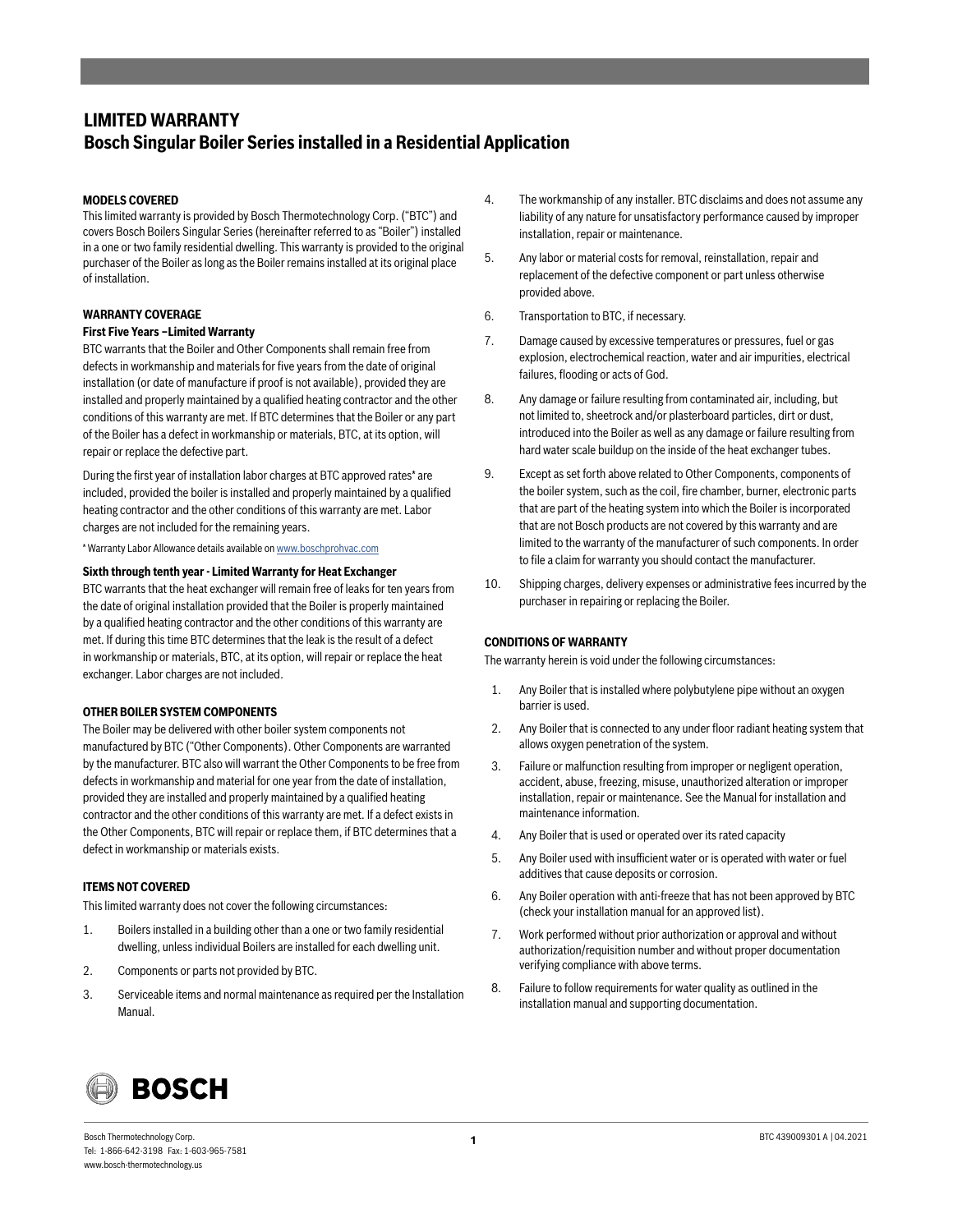### **LIMITED WARRANTY**

OTHER THAN THE OBLIGATIONS OF BTC EXPRESSLY SET FORTH HEREIN, **BTC DISCLAIMS ALL WARRANTIES, EXPRESS OR IMPLIED, INCLUDING BUT NOT LIMITED TO ANY IMPLIED WARRANTIES OF MERCHANTABILITY OR FITNESS FOR A PARTICULAR PURPOSE.** BTC'S SOLE OBLIGATION WITH RESPECT TO THE BOILER AND **PURCHASER'S EXCLUSIVE REMEDIES ARE SET FORTH IN THE FOREGOING LIMITED WARRANTY. BTC SHALL NOT BE LIABLE FOR ANY INDIRECT, PUNITIVE, INCIDENTAL, SPECIAL, CONSEQUENTIAL OR SIMILAR DAMAGES** INCLUDING, WITHOUT LIMIITATION, INJURY OR DAMAGE TO PERSONS OR PROPERTY OR DAMAGES FOR LOSS OF USE, LOST PROFITS, INCONVENIENCE OR LOSS OF TIME. NOTE THAT ANY REPAIRED OR REPLACED PRODUCT WILL BE WARRANTED FOR ONLY THE UNEXPIRED TERM OF THE ORIGINAL WARRANTY.

Some states do not allow the exclusion of limitation of damages, or limitations on how long an implied warranty lasts, so the above limitations and exclusions may not apply to you.

### **WARRANTY CLAIMS PROCESS**

If you have a warranty claim you should notify the heating contractor who installed your boiler and ask that the contractor notify the distributor from whom the contractor purchased the Boiler. If this action is not possible or you don't receive a response, contact Bosch Thermotechnology Corp., 50 Wentworth Avenue, Londonderry, NH 03053. Phone: 1-800-283-3787. To process your claim, you will need a copy of your original invoice or other proof of purchase and documentation showing the original installation date and location. The alleged defective components or parts must be returned to BTC in accordance with BTC procedure then in force for handling goods returned for the purpose of inspection to determine cause of failure (contact BTC if you have questions regarding the return process). If BTC determines that the returned components and/or parts are defective and that this warranty applies, BTC will furnish the repaired or replacement components and/or parts to an authorized BTC distributor who, in turn, will forward the components and/or parts to the heating contractor who installed and/or is servicing your Residential Boiler. Bosch authorized distributors can file warranty claims at www.BoschProHVAC.com.

**Effective for sales on or after 04/01/2021**

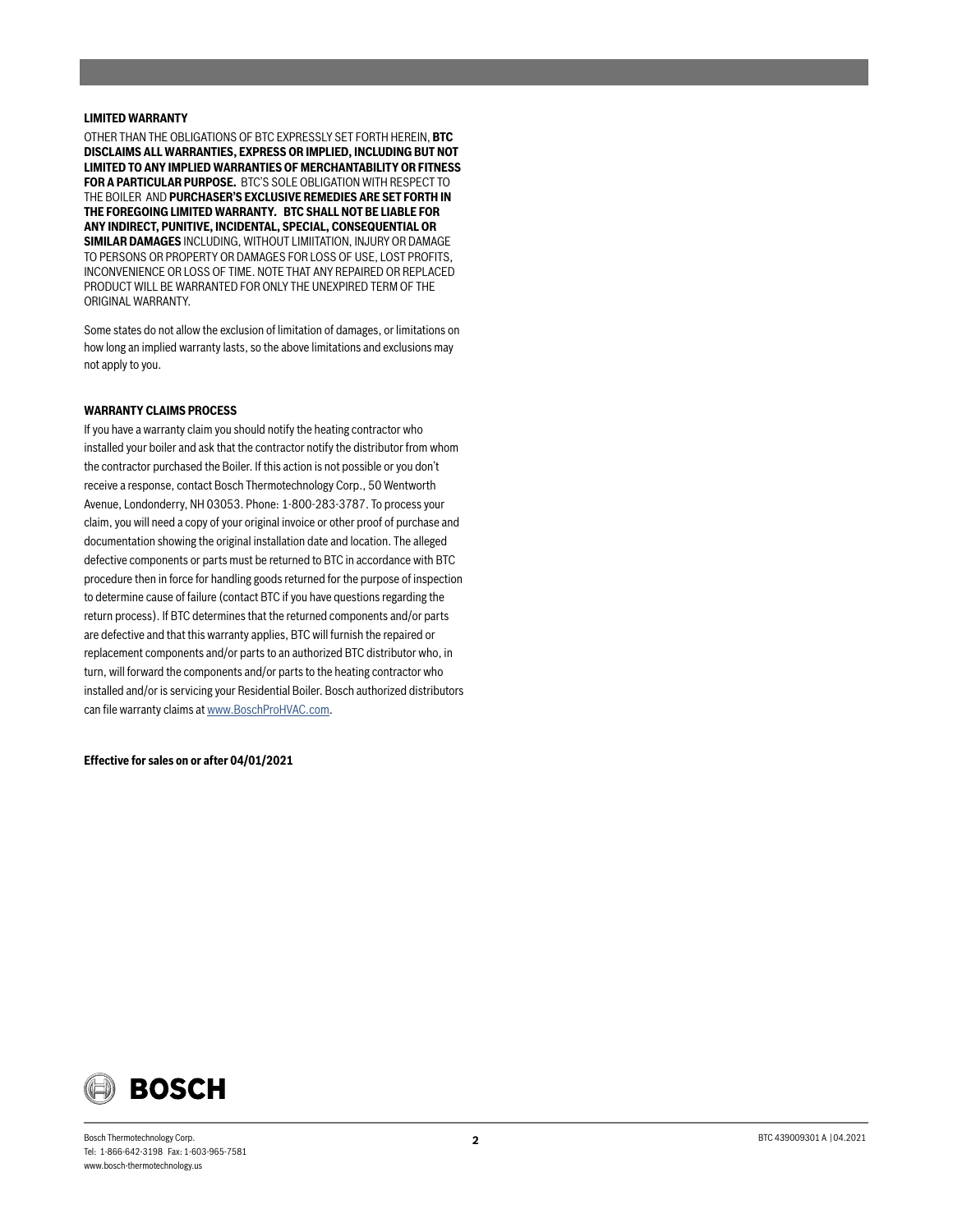# **GARANTIE LIMITÉE Série de chaudières Bosch Singular installées dans une résidence**

### **MODÈLES COUVERTS**

Cette garantie limitée est fournie par Bosch Thermotechnology Corp. ("BTC") et couvre la série de chaudières Bosch Singular (ci-après dénommées « chaudière ») installées dans un logement résidentiel d'une ou deux familles. Cette garantie est octroyée à l'acheteur initial de la chaudière tant que la chaudière reste installée à son lieu d'installation initial.

### **COUVERTURE DE LA GARANTIE**

### **Cinq premières années - Garantie limitée**

BTC garantit que la chaudière et les autres composants seront exempts de défauts de fabrication et de matériaux pendant cinq ans à compter de la date d'installation initiale (ou de la date de fabrication si aucune preuve n'est disponible), à condition qu'ils soient installés et entretenus correctement par un entrepreneur en chauffage qualifié et que les autres conditions de cette garantie soient respectées. Si BTC détermine que la chaudière ou qu'une partie de la chaudière a un défaut de fabrication ou de matériaux, BTC réparera ou remplacera la pièce défectueuse comme bon lui semble.

Pendant la première année d'installation, les frais de main-d'œuvre aux tarifs\* approuvés par BTC sont inclus, à condition que la chaudière soit installée et correctement entretenue par un entrepreneur en chauffage qualifié et que les autres conditions de cette garantie soient respectées. Les frais de main-d'œuvre ne sont pas inclus pour les années restantes.

\* Les détails des frais de main-d'œuvre en vertu de la garantie se trouvent sur www.boschprohvac.com.

### **Sixième à dixième année - Garantie limitée pour l'échangeur de chaleur**

BTC garantit que l'échangeur de chaleur restera exempt de fuites pendant dix ans à compter de la date d'installation initiale, à condition que la chaudière soit correctement entretenue par un entrepreneur en chauffage qualifié et que les autres conditions de cette garantie soient respectées. Si au cours de cette période BTC détermine qu'une fuite est le résultat d'un défaut de fabrication ou de matériaux, BTC réparera ou remplacera l'échangeur de chaleur comme bon lui semble. Les frais de main-d'œuvre ne sont pas inclus.

### **AUTRES COMPOSANTS DU SYSTÈME DE CHAUDIÈRE**

La chaudière peut être livrée avec des composants du système de chaudière qui ne sont pas fabriqués par BTC (« autres composants »). Les autres composants sont garantis par leur fabricant. BTC garantit également que les autres composants seront exempts de défauts de fabrication et de matériaux pendant un an à compter de la date d'installation, à condition qu'ils soient installés et entretenus correctement par un entrepreneur en chauffage qualifié et que les autres conditions de cette garantie soient respectées. Si les autres composants présentent des défauts, BTC les réparera ou les remplacera si BTC détermine qu'il existe un défaut de fabrication ou de matériaux.

### **ÉLÉMENTS NON COUVERTS**

Cette garantie limitée ne couvre pas les circonstances suivantes :

1. Les chaudières installées dans un bâtiment autre qu'un logement résidentiel d'une ou deux familles, sauf si des chaudières individuelles sont installées pour chaque unité de logement.

- 2. Les composants ou les pièces non fournis par BTC.
- 3. Les éléments réparables et l'entretien normal exigés selon le manuel d'installation.
- 4. La main-d'œuvre de l'installation. BTC rejette et n'assume aucune responsabilité de quelque nature que ce soit pour un rendement insatisfaisant attribuable à une installation, une réparation ou un entretien inadéquats.
- 5. Tous frais de main-d'œuvre ou de matériaux pour la dépose, la réinstallation, la réparation et le remplacement de la pièce ou du composant défectueux à moins d'indication contraire ci-dessus.
- 6. Le transport vers BTC, si nécessaire.
- 7. Les dommages causés par des températures ou pressions excessives, des explosions de combustible ou de gaz, des réactions électrochimiques, des impuretés dans l'eau ou l'air, des défaillances électriques, des inondations ou des cas de force majeure.
- 8. Tout dommage ou défaillance résultant de l'introduction dans la chaudière d'air contaminé, y compris, mais sans s'y limiter, de particules de plaque de plâtre, de saleté ou de poussière, ainsi que tout dommage ou défaillance résultant de l'accumulation de tartre d'eau dure à l'intérieur des tubes de l'échangeur de chaleur.
- 9. Sous réserve des dispositions précédentes au sujet des autres composants, les composants du système de chaudière comme le serpentin, la chambre de combustion, le brûleur, les pièces électroniques qui font partie du système de chauffage dans lequel la chaudière a été incorporée qui ne sont pas des produits Bosch ne sont pas couverts par cette garantie et sont limités à la garantie du fabricant de ces composants. Veuillez communiquer avec le fabricant concerné pour faire une réclamation en vertu de sa garantie.
- 10. Les frais d'expédition, les frais de livraison ou les frais administratifs engagés par l'acheteur pour la réparation ou le remplacement du produit.

### **CONDITIONS DE GARANTIE**

La présente garantie est nulle dans les circonstances suivantes :

- 1. Toute chaudière installée là où un tuyau en polybutylène sans barrière à l'oxygène est utilisé.
- 2. Toute chaudière reliée à un système de chauffage par rayonnement au sol qui permet la pénétration d'oxygène dans le système.
- 3. Une défaillance ou un dysfonctionnement résultant d'une opération incorrecte ou négligente, d'un accident, d'un abus, du gel, d'un mauvais usage, d'une modification non autorisée ou d'une installation, d'une réparation ou d'un entretien incorrects. Voir les informations sur l'installation et l'entretien dans le manuel.
- 4. Toute chaudière qui est utilisée ou exploitée au-delà de sa capacité nominale.
- 5. Toute chaudière utilisée avec une quantité d'eau insuffisante ou



**3** Bosch Thermotechnology Corp. **EXEL** 2021 A | 04.2021 **3** BTC 439009301 A | 04.2021 Tel: 1-866-642-3198 Fax: 1-603-965-7581 www.bosch-thermotechnology.us